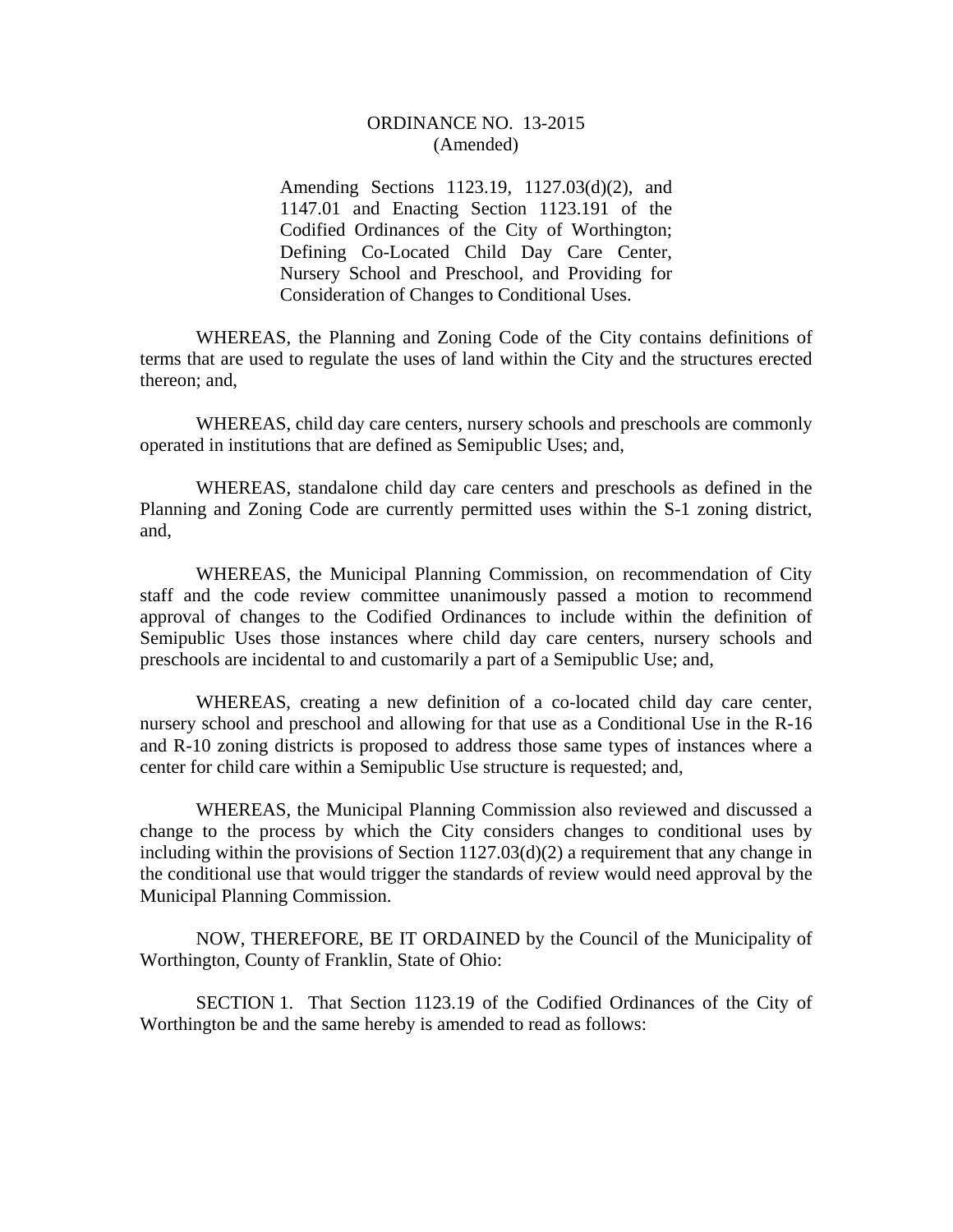# **1123.19 CHILD DAY CARE CENTER, NURSERY SCHOOL AND PRESCHOOL.**

 "Child day care center", "nursery school", and "preschool" mean any place where child care is provided for either seven or more infants, preschool children or school-age children including children of the owner or administrator of the center under the age of six years at any one time or for more than three children under the age of two at any one time including children of the owner or administrator at any one time. For purposes of this definition, "child care" means administering to the needs of infants, preschool children or school age children for any part of the twenty-four hour day, during at least two consecutive weeks. Day care for children does not include the care of children in programs operated by or under the supervision of the Ohio Department of Developmental Disabilities, programs under the supervision of the Ohio Department of Education, or by nonpublic schools which meet the standards for nonpublic schools prescribed under Ohio R.C. 3301.07.

 SECTION 2. That Section 1123.191 of the Codified Ordinances of the City of Worthington be and the same hereby is enacted to read as follows:

## **1123.191 CO-LOCATED CHILD DAY CARE CENTER, NURSERY SCHOOL AND PRESCHOOL.**

 "Co-located Child Day Care Center, Nursery School and Preschool" means a center that is located within the structure of, and uses the facilities of, a Semipublic principal use; and is operated by the Semipublic principal user or by an organization that furthers the principal user's mission.

 SECTION 3. That Section 1147.01 of the Codified Ordinances of the City of Worthington be and the same is hereby amended to include as a Conditional Use in the "R-16" Very Low Density Residence and "R-10" Low Density Residence zoning districts "Co-located Child Day Care Center, Nursery School and Preschool".

 SECTION 4. That Section 1127.03(d)(2) of the Codified Ordinances of the City of Worthington be and the same hereby is amended to read as follows:

#### **1127.03 CONDITIONAL USE PERMITS**

 $(d)(2)$  Under the authorization granted in Section 1127.02(g) hereof, the Commission shall have the power to decide applications for conditional uses in those cases specified in Chapter 1147. In considering such application, as provided for in this section, the Commission shall give due regard to the nature and condition of all adjacent uses and structures, and may impose such requirements and conditions as the Commission may deem necessary for the protection of adjacent properties and the public interest, including specific limitations as to future expansion. In its consideration of any conditional use permit application, the